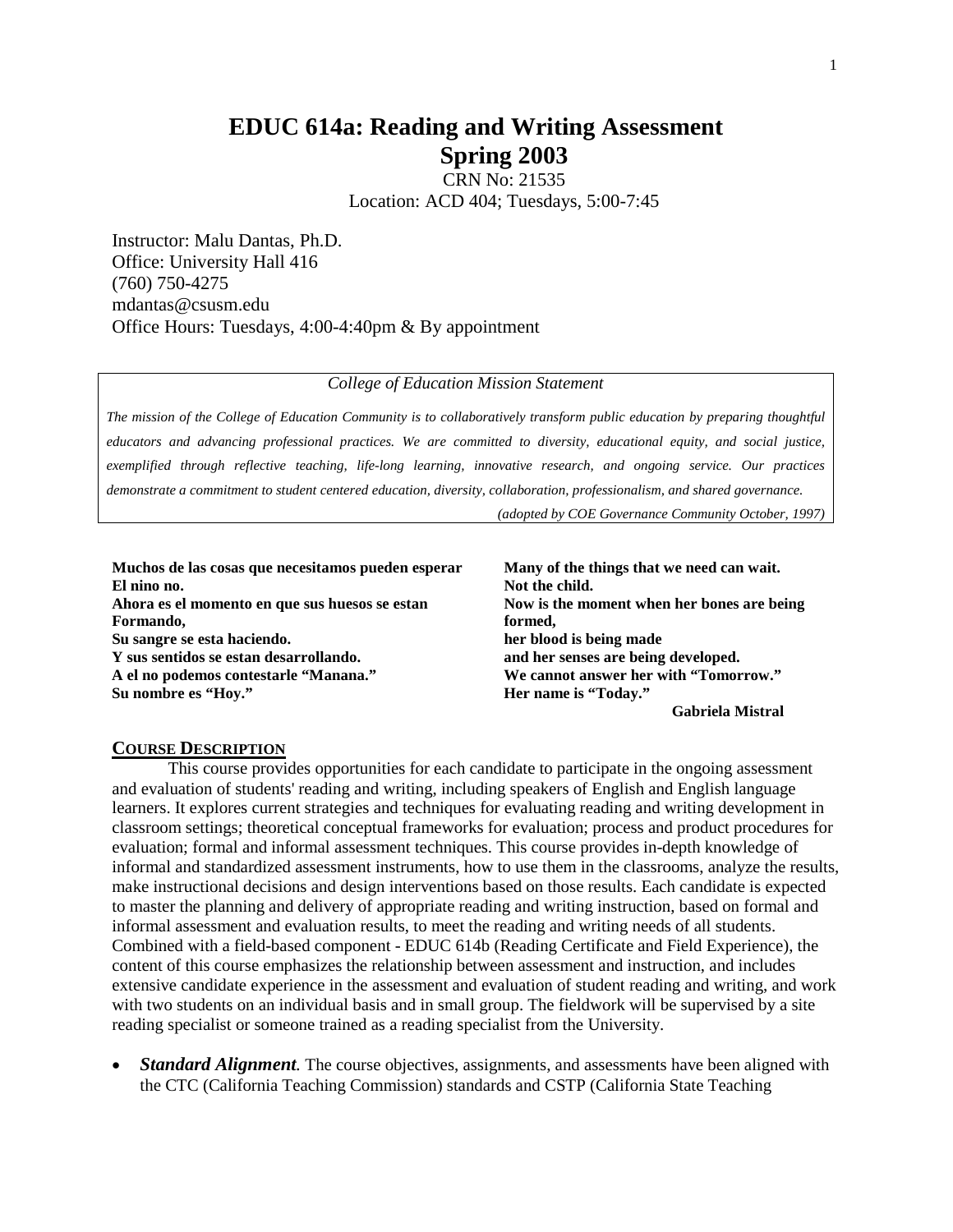Profession) standards for Reading Certificate (see EDUC 614b syllabus and attached). Please read them carefully.

#### **COURSE OBJECTIVES**

The Successful Candidate will be able to merge theory and practice in order to implement a comprehensive and balanced reading and language arts program in their classroom, district, and community. The successful candidate will demonstrate skilled knowledge in the following areas: (1) diagnostic and assessment strategies that inform teaching reading, comprehension, and writing; (2) linguistic processes related to reading as a foundation for instructional decisions and practices in the classroom; (3) reading comprehension and independent reading strategies for all students, including those for whom English is a second language; (4) oral and written language development as a reading support system; (5) intervention techniques for the student at risk of academic failure due to reading issues; (6) technology resources available for literacy instruction; and (7) clinical practice through 45 hours of literacy mentoring with a primary and intermediate student.

#### Students will develop:

- 1) A philosophy of reading instruction that recognizes: (a) reading as a complex, interactive, constructive process; and (b) differences among learners, respecting cultural, linguistic, ethnic, socio-economic diversity and the positive influence of diversity
- 2) Knowledge of the reading process: (a) with an ability to explain and model various vocabulary and comprehension strategies used by fluent readers; and (b) with an understanding of the phonemic, morphemic, semantic, and pragmatic systems of language involved in the reading process
- 3) Knowledge of assessment principles and techniques needed to design effective instructional practices pertaining to the integration of specialized curriculum and instruction for struggling readers with ongoing instruction in the classroom. This knowledge is essential for reading specialists to make informed decisions about the kinds of assessment instruments, the kinds of data they produce and how to design instruction based upon the information they provide.

#### **REQUIRED TEXTS**

Hurley, S. R & Tinajero, J.V. (2001). Literacy assessment of second language learners. Allyn & Bacon.

Falk, B. (2000). The heart of the matter: Using standards and assessment to learn. Portsmouth, NH: Heinemann.

Lee, Christopher, & Jackson, R. (1992). Faking It: A Look into the Mind of a Creative Learner. Boynton/Cook.

#### **Suggested Readings:**

Allington, R. (2002). Big Brother and the National Reading Curriculum: How Ideology Trumped Evidence. Heinemann.

Barbieri, Maureen (2002). "Change My Life Forever": Giving Voice to English-Language Learners. Heinemann.

Beers, Kylene (2002). When Kids Can't Read-What Teachers Can Do: A Guide for Teachers 6- 12. Heineman.

Gibbons, P. (2002). Scaffolding Language, Scaffolding Learning: Teaching Second Language Learners in the Mainstream Classroom. Heinemann.

Graves, Donald H. (2002). Testing Is Not Teaching: What Should Count in Education. Heinemann Ohanian, S. (1999). One size fits few: The folly of educational standards. Portsmouth, NH: Heinemann

Stefanakas, E.H. (1998). Whose judgment counts? Assessment of second language learners. Portsmouth, NH: Heinemann.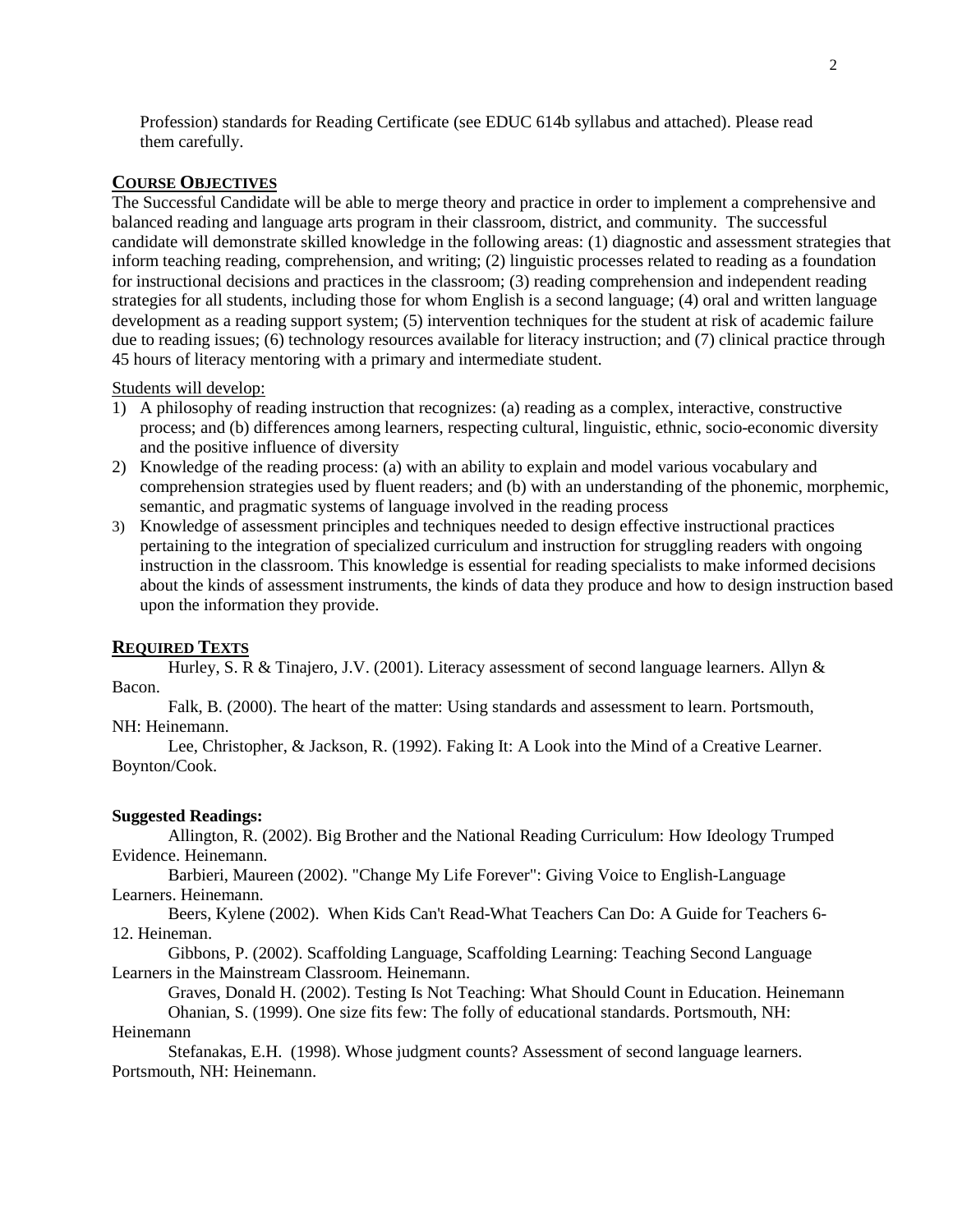# **COURSE REQUIREMENTS & ASSIGNMENTS**

| Attendance                         |                                 |                      |
|------------------------------------|---------------------------------|----------------------|
| Professional Participation         | $10$ pts                        |                      |
| Interactive Response Journal       | $30$ pts $(2 \text{ pts each})$ | See course schedule  |
| Literacy and Technology Assignment | $10$ pts                        | Feb 25               |
| Analysis of SAT-9 Scores           | 20 pts                          | April 15             |
| In-depth Case Study                | 30 pts                          | Final project: May 6 |
|                                    |                                 |                      |
| Total                              | 100                             |                      |

**NOTE**: Your Supervised Field Work & Second Case Study will be graded as part of EDUC 614b.

| <b>Grading Scale:</b> |                 |
|-----------------------|-----------------|
| $93-100 = A$          | $80-82= B-$     |
| $90-92= A-$           | $77 - 79 = C +$ |
| $87 - 89 = B +$       | $74-76= C$      |
| $83 - 86 = B$         | $70-72=C-$      |

### **1. Attendance**

You cannot receive an "A" if you miss more than two classes or are late (or leave early) for more than three sessions; and you cannot receive a "B" if you miss more than three classes (COE Attendance Policy, 1997). If you must be absent, please call and leave a message at my office. If you have extraordinary circumstances in your life that will impact your attendance and completion of assignments, please let me know.

# **2. Professional Participation (10 pts)**

The nature of this class relies heavily on classroom dialogue. Your preparation for class, active participation and contribution to discussions at each class session is essential. You are expected to be an attentive listener, on task group participant and collaborator. You are also expected to provide constructive feedback; relate discussions to the readings and your own experiences; and respect and take into account diversity of opinions and backgrounds. Please do not bring outside work to class and make sure to turn off your cellular phone before coming to class.

### **3. Interactive Response Journal (30 pts total) Due: Sessions 4, 9, 15 and 16**

A weekly interactive response journal will be maintained for each class session. It needs to include the following:

- Reaction/opinion statements in relation to the topics discussed in class that reflects understanding of the key concepts.
- Direct connections with the assigned readings.
- It may include direct connections and/or specific examples from your teaching experiences and/or other personal experiences in diverse settings.

You will share your journal entries with an online interactive journal partner (to be defined in class). You and your interactive journal partner should read each other's journal entry and make comments on what has been written. This class journal will be graded according to its insightful connections and understanding of the session topics.

You and your interactive journal partner will only need to turn in one set of entries and responses for each course session. If needed, please be sure to identify your entries/responses in your journal packet. *The*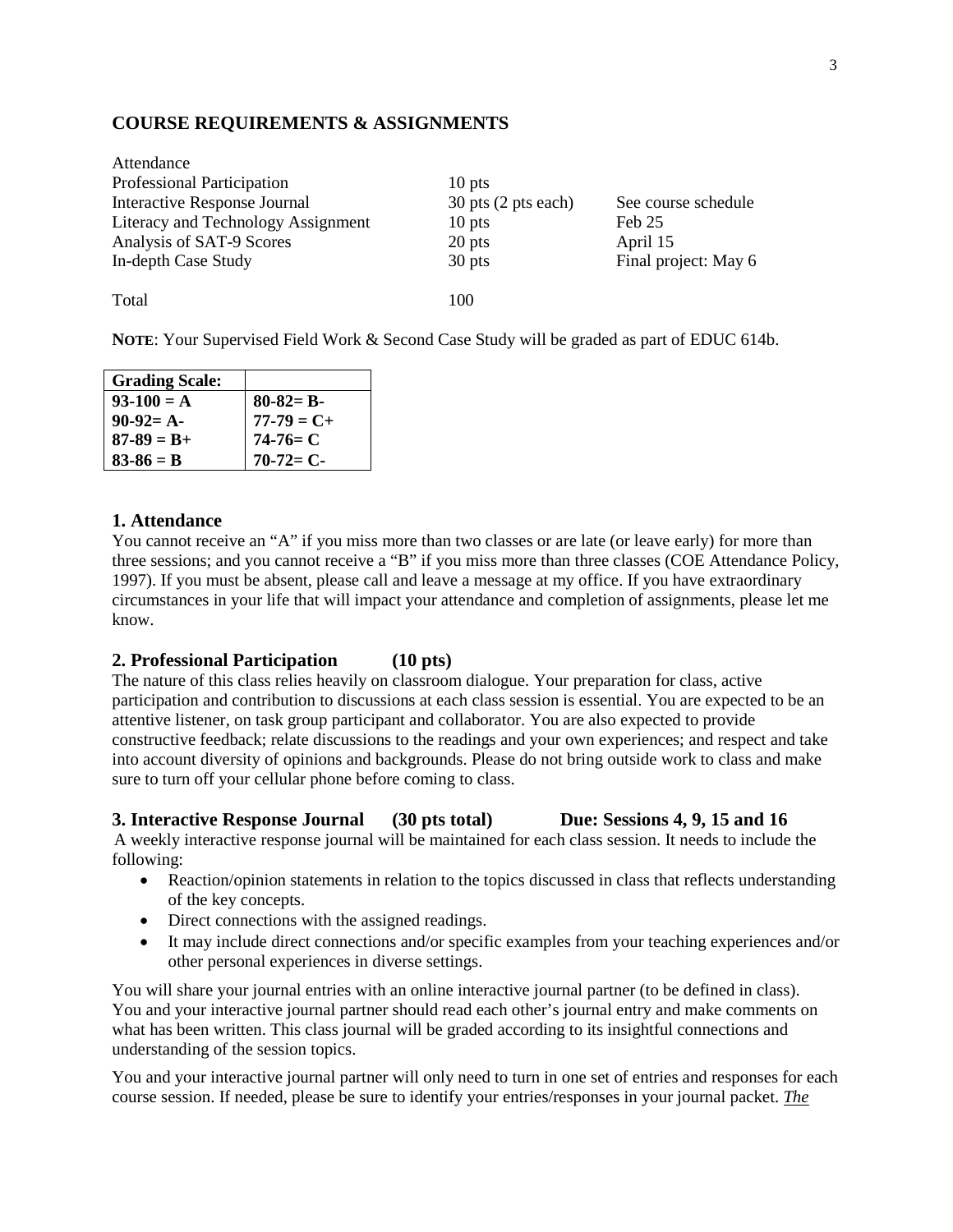*following sessions are not included in this project: session 11, 12 and 13*. You are expected to turn in a **total of 12 entries (2.5 pts each)**. You can have **one pass** and use it instead of writing a journal entry for one of our class sessions. See the course schedule for your interactive response journal deadlines (sessions 4, 9, 15 and 16).

# **4. Literacy and Technology Assignment (10 pts) Due: Feb. 25**

For this assignment you will visit **5 web sites** related to reading and writing assessment and instruction/ intervention. Find web sites that are appropriate for teachers (and/or parents) and web sites appropriate for children (many sites are appropriate for both so use them for either). Then write a brief annotated bibliography of each web site and how you could use it. This assignment will support other course assignments.

For each web site include the following information:

- 1. The URL of the web site
- 2. A description of what is there.
- 3. Who's sponsoring the site (if you can) so that we know if it is simply an advertisement, a personal web site or one from a professional organization.
- 4. Is it primarily an adult site (includes lesson plans, examples of instructional strategies, etc.) or is it appropriate for children as well? Describe how you or your students might use the site.

Some examples:

**SDCOE:** http://www.sdcoe.k12.ca.us

- When you get to the SD county Office site be sure to visit:
- **SCORE:** http://www.sdcoe.k12.ca.us/score/cla.html

**Cyberguides**: http://www.sdcoe.k12.ca.us/score/cyberguide.html

**Inspiration:** http://www.inspiration.com

**SUAVE** (Socios Unidos para Arte Via Education) program:<http://www.csusm.edu/SUAVE/>

# **5. Analysis of SAT-9 Scores (20 pts) Due: April 15**

In groups of 3, you will examine SAT-9 scores in the content clusters in reading and language arts. Your group may select one of the following options:

| <b>Option #1</b> | Each group member examines his/her own scores for the past 2 years.                  |
|------------------|--------------------------------------------------------------------------------------|
| Option #2        | Each group member examines another teacher's scores for the past 2 years.            |
| Option #3        | All group members examine the SAT-9 scores of one teacher's group of students        |
|                  | $(n=6$ students in the bottom three-deciles/ 2 per group member).                    |
| <b>Option #4</b> | In a group of $3rd$ grade teachers, each examines the SAT-9 scores of 2 former       |
|                  | students ( $2nd$ and $3rd$ grade scores). $3rd$ grade scores of when you're teaching |
|                  | them.                                                                                |
| <b>Option #5</b> | Develop your own option. This option is dependent on instructor's approval.          |

# **PROJECT STEPS & CHECKLIST**

- \_\_\_ 1. Identify students in class with whom you would like to work in this project **(groups of 3 students).**  If you are at a grade level that is not tested by SAT-9 (i.e., kindergarten and first), you need to join a multi-grade group to familiarize yourself with the tests your students will be taking in the future.
- \_\_\_ 2. Select one of the above options.
- \_\_\_ 3. Collect 2 years worth of scores (to determine growth or not during a 2-year period).
- \_\_\_ 4. Analysis of SAT-9 Scores:
	- Compare the scores to: (1) your (or the teacher's) classroom instruction and curriculum in each content cluster, (2) the CA English/Language Arts standards being covered, and (3) the content cluster expectations in the SAT-9.
	- Note: Use the SAT-9 content cluster guides to examine the types of questions asked on the SAT-9 and the kind of thinking the student had to do in order to answer the questions. E.g., in the area of comprehension under "Textual Comprehension" examine how many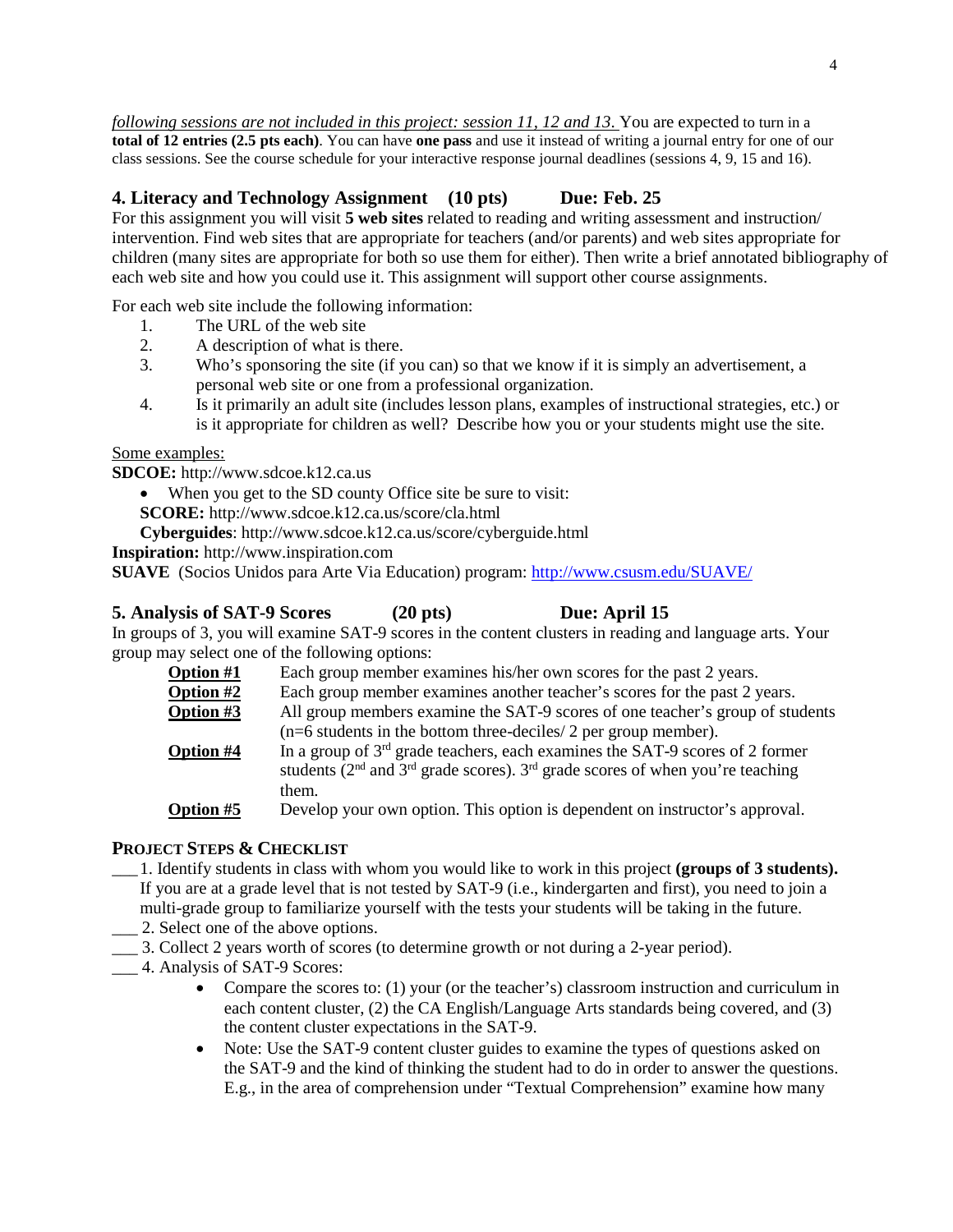of the questions asked after one reading selection are literal as opposed to inferential, evaluation and critical analysis.

- \_\_\_ 5. Put together a Power Point Presentation including:
	- \_\_\_ I. Project Focus
	- \_\_\_ II. Summary of the Data Collected
	- III. Summary of the Analysis of the SAT-9 scores (see above description). You may develop a matrix that documents your findings.
	- \_\_\_ IV. Implications & Recommendations: (1) Identify and explain instructional implications, (2) Identify and explain instructional recommendations that can support student progress, and (3) Relate your recommendations to areas of need previously identified by classroom and/or district/school-wide assessments.

Deadline & Group Presentation: April 15 (session 13) Note: Bring copies of your power point presentation to all students.

# **6. In-depth Case Study (30 pts) Due: See deadlines below**

- **If you are NOT taking EDUC 614b --**You are only expected to develop *one* in-depth case study and work for at least 15 hours with your student. Please select an English language learner who has been identified as a struggling reader. You must follow the case study guidelines. You need to submit audio and/or videotapes of your case study student to complete the fieldwork assignment.
- **If you are** *also* **taking EDUC 614b --** You will be asked to develop *two* in-depth case studies of individual student's reading and writing (one must be in an upper grade and one in a primary grade). Please select at least one English language learner who has been identified as a struggling reader. You will need to schedule one school visit with your university supervisor. See additional syllabus for EDUC 614b in which you will find the requirements of the standards for which you are held accountable at the Reading Certificate level Also, see supervised field work section below.

# *Deadlines*:

\_\_\_ We will have time in class to examine, discuss and brainstorm ideas related to reading and writing strengths/abilities/interests/needs/etc of your case study student(s). *See course schedule and bring any data* (including student information and work, data analysis and teaching/intervention ideas) that you have collected so far in order to take advantage and contribute to these work sessions.

\_\_\_ One *required homevisit* to one of your students' home is due on March 25.

\_\_\_ Your Final Case Study Project(s) is due on May 6.

# **CASE STUDY GUIDELINES**

- 1. *Student Selection* Select a student who is experiencing reading difficulty.
- 2. *Permission Form* Obtain written parental permission to work with this student (a consent form will be distributed in class)
- 3. *Assessment Tools* Use a variety of formal and informal assessment instruments (multiple measures), including your SAT-9 scores. We will talk more about this section in class. List all of the assessments you have used and include a **rationale** for your selection of each instrument. \*\* *One homevisit is required* to one of your students' home. Do not do it until we have discussed it in class on Feb. 4.
- 4. *Data Analysis* Develop an in-depth analysis of the data gathered about your student(s). You may develop a grid to organize this information.
- 5. *Instructional/ Intervention Plan* The focus of this plan is on developing your ability to: (1) identify appropriate levels of scaffolding and differentiated instructional support based on what you know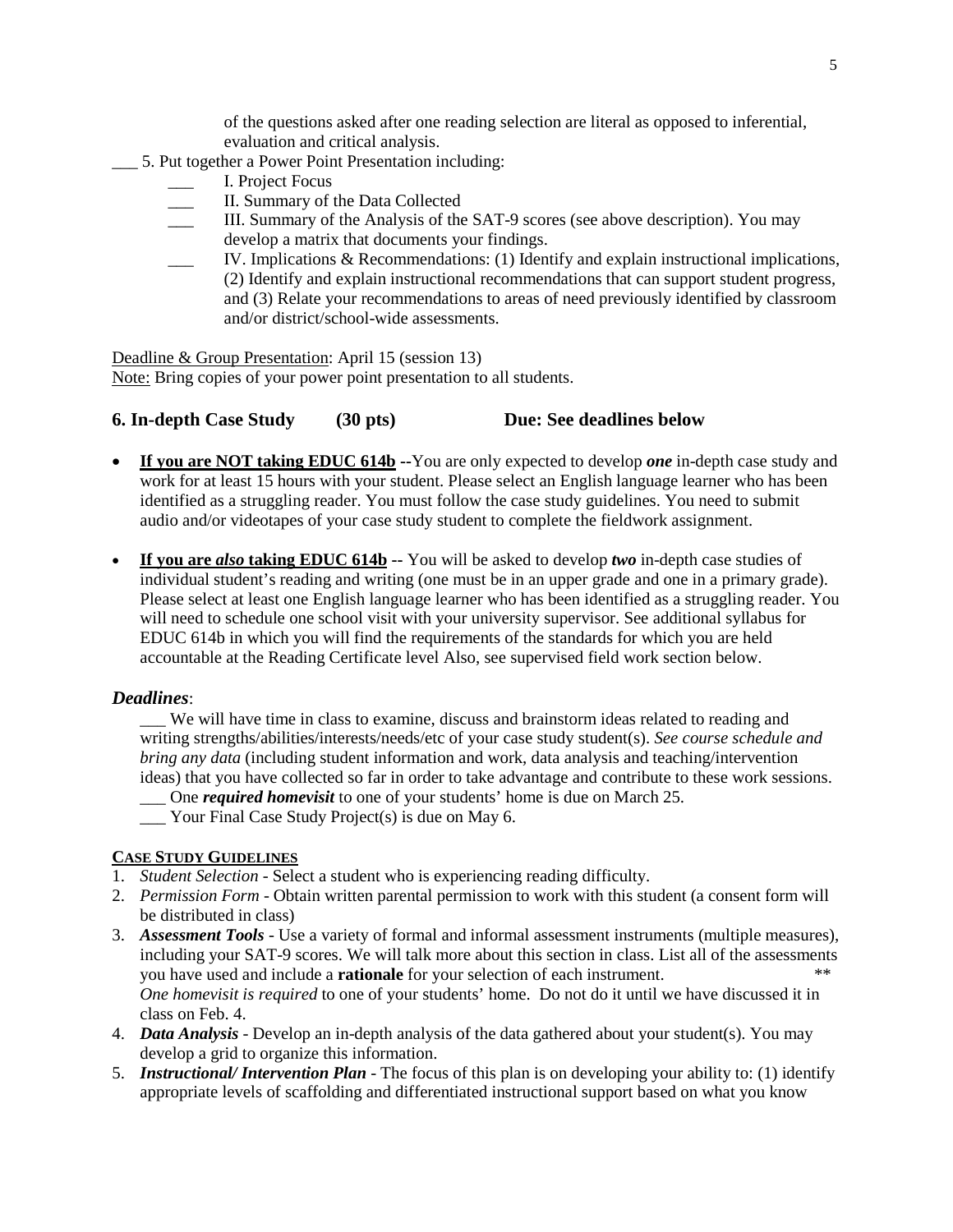about the student as a result of multiple assessment tools; (2) meet the student needs in 1-1 sessions, small group and whole group instruction; and (3) facilitate the student's growing independence as a reader

- Your intervention/action plan must be based on research-based practices (see course readings, EDUC 610 & 613 readings, and/or additional readings). It is not enough to just implement one ready-made intervention program. The intervention program you develop must meet the needs of the struggling student(s) with whom you are working. The strategies used in the program must be based on current research. You may select strategies from a variety of programs, but in order to design your action plan: look at what is **best** in each program and what the groups of students you are working with need based on multiple assessment measures. Design an instructional plan that you can share with other teachers as well as the student's parent/ guardian.
- 6. *Ongoing Assessment of the Intervention/action Plan*. How will you assess your intervention plan? What timelines for ongoing assessment and instruction will you use/develop? What types of accommodation and instructional changes will you make based on this ongoing assessment?
- 7. *Your Reflection.* Based on what you learned in this assessment project: How would you evaluate your current assessment program? What did you learn about reading and writing through this project? What did you learn about the instructional process and differentiated instruction? How do you feel the knowledge you have gained will help you as a teacher and future reading specialist?

# **Supervised Field Work**

If you are taking EDUC 614b (see syllabus), you must spent at least 45 hours in field based supervised work with students experiencing difficulty in reading. You are expected to tutor a struggling beginning reader and an intermediate grade struggling reader. You may use your own classroom or work in an afterschool reading intervention program. You can combine the hours you spend on your case study with an individual child with the hours you spend on small group interventions. Document your clinical work with audiotapes and videotapes, and submit intervention/learning (action) plans you have developed and assessments you have used.

You will be supervised by a site reading specialist and university supervisor who have experience in diagnosis and remediation of reading difficulties. They must verify the hours you have spent with the students, and you need to document them. To assist you with this process of documenting hours and verifying supervision, a form has been developed. You will receive that form in this class and we will point out the requirements of the standards for which you are held accountable for work in the reading certificate. At the Reading Certificate level, you will meet **four** times with your site supervisor and/or your University mentor (see EDUC 614b syllabus). The Reading Certificate/ Specialist Credential Competency Evaluation Form will be completed by the university supervisor (you will receive a copy in class).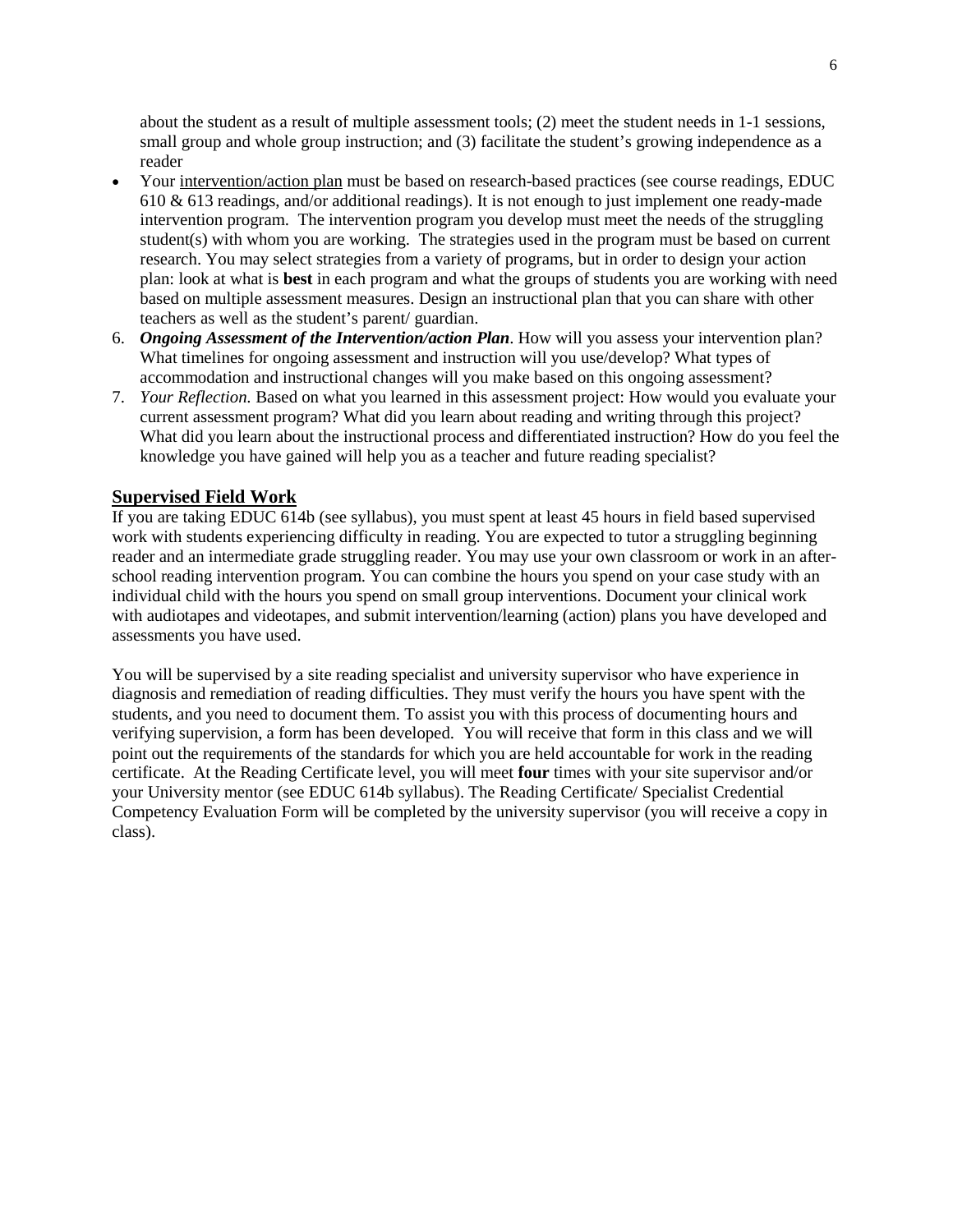| <b>Date</b>          | <b>Topic</b>                                                                                                                                                                                                                                                                                       | <b>Readings &amp; Assignments</b>                                                                                                                                                                                                                                                                                                                                                 |
|----------------------|----------------------------------------------------------------------------------------------------------------------------------------------------------------------------------------------------------------------------------------------------------------------------------------------------|-----------------------------------------------------------------------------------------------------------------------------------------------------------------------------------------------------------------------------------------------------------------------------------------------------------------------------------------------------------------------------------|
| Session 1<br>Jan. 21 | - The Role of Assessment & Implications<br>- The relationship between Assessment & Instruction<br>- Course Overview                                                                                                                                                                                |                                                                                                                                                                                                                                                                                                                                                                                   |
| Session 2<br>Jan 28  | - The Role of Assessment in a Learning Culture<br>- Conferencing in a cultural context: Utilizing community<br>literacies<br>- Survey/ Update: What are we using in our classrooms/<br>schools?<br>- Informal Assessment: Notetaking/Notemaking                                                    | Hurley & Tinajero, chapter 1 and 2<br>Falk, chapter 1 and 2                                                                                                                                                                                                                                                                                                                       |
| Session 3<br>Feb 4   | - Using Standards and Assessments to Support Teaching and<br>Learning<br>- Case Study Project(s) work session: Identification and<br>Selection of Assessment Tools & Analysis of Student Data<br>- Homevisits: Learning from Students' Funds of Knowledge<br>Identifying Questions & Setting Goals | Falk, chapter 3, 4, 5 and 6<br>Galley, S. (2000). Portfolio as mirror: Student and teacher<br>learning reflected through the standards. Language Arts, 78 (2),<br>121-127. [review from EDUC 613]<br>** Bring CA English/Language Arts Framework and<br><b>ELD</b> Standards                                                                                                      |
| Session 4<br>Feb 11  | - The National Reading Curriculum<br>- Challenges for Educators in Challenging Times<br>- Case Study Project(s) work session: Identification and<br>Selection of Assessment Tools & Analysis of Student Data<br>(cont.)                                                                            | Falk, chapter 7 and 8<br>Allington, R. (2002). Big brother and the National<br>Reading Curriculum. (chapter 1 and 12).<br>** Bring information that you already have about one of<br>your case study students' reading and writing abilities<br>(including, if available, his/her IEP, SST, information<br>about placement criteria)<br><b>DUE:</b> Interactive Response Journals |

# **EDUC 614a: Reading and Writing Assessment Tentative Class Calendar**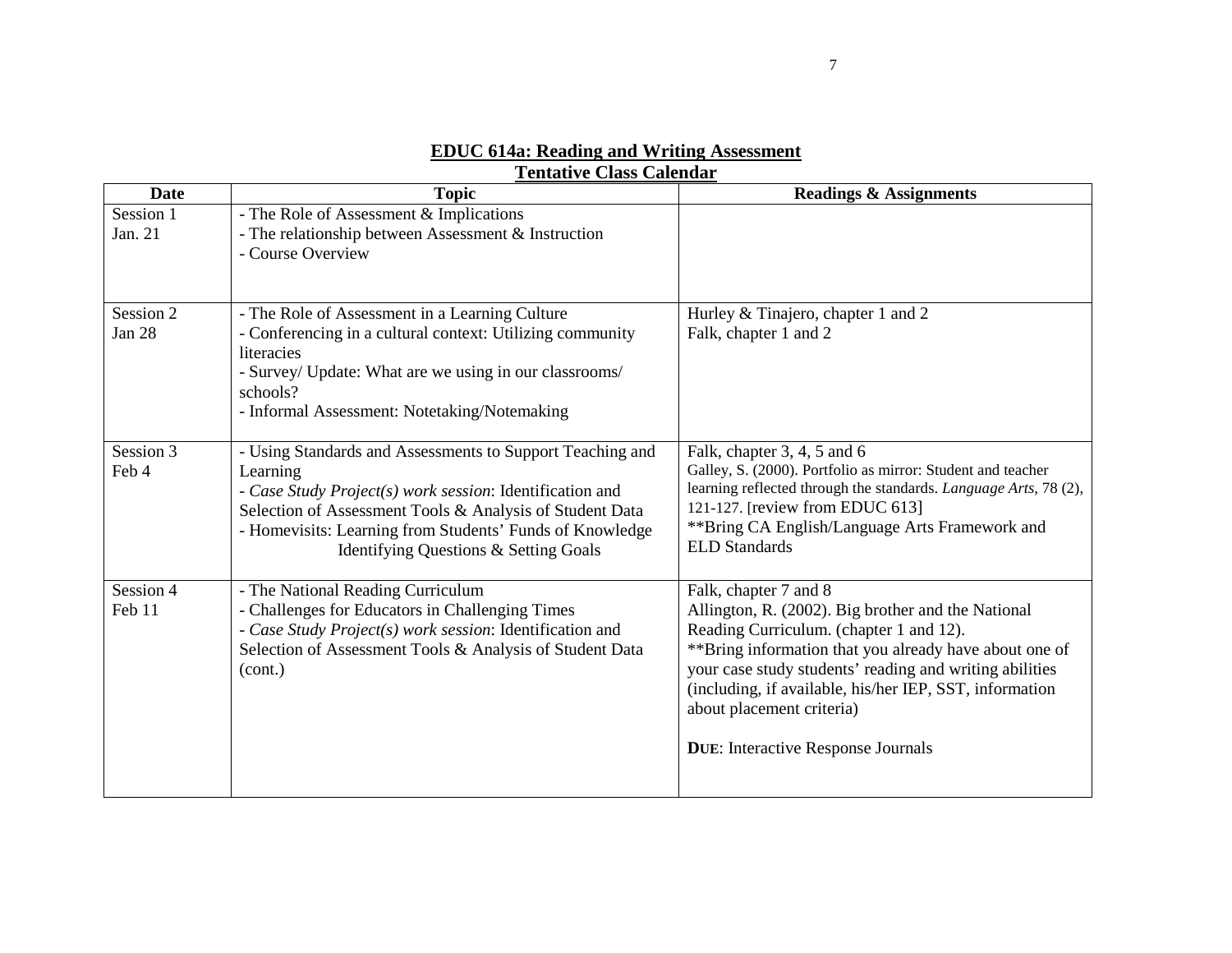| Session 5<br>Feb 18    | Intervention based on ongoing informal assessment, Designing<br>an eclectic intervention program & Important issues for<br>bilingual students<br>Guest Speaker: Lilly Rodriguez, M.A.<br><b>COE Faculty</b>   | Hurley & Tinajero, chapter 3 and 8<br>TBD/Benedict, S. (1994). Looking at their own words:<br>Students' assessment of their own writing. In K. Holland,<br>D. Bloome & J. Solsken (Eds.), Alternative perspectives<br>in assessing children's language and literacy (pp.137-<br>156). Norwood, NJ: Ablex. |
|------------------------|---------------------------------------------------------------------------------------------------------------------------------------------------------------------------------------------------------------|-----------------------------------------------------------------------------------------------------------------------------------------------------------------------------------------------------------------------------------------------------------------------------------------------------------|
| Session 6<br>Feb 25    | Universal Design Process, Differentiated Instruction &<br>Multiple Intelligences<br>Guest Speaker: Jacqueline Thousand                                                                                        | TBD/ Udvari-Solner, A., Villa, R.A., & Thousand, J.A.<br>(in Press). Access to the general education curriculum for<br>all: The universal design process.<br><b>DUE:</b> Literacy & Technology assignment                                                                                                 |
| Session 7<br>March 4   | Creating Reading Assessment/ Instructional Strategies based<br>on Students' Multiple Intelligences<br>Guest Speaker: Robin Kellogg                                                                            | <b>TBA</b>                                                                                                                                                                                                                                                                                                |
| Session 8<br>March 11  | - Book club: Chris Lee's Story<br>- Case Study Project(s) work session: Continuing Analysis of<br>Student Data & Identification of Appropriate Interventions                                                  | Lee & Jackson, chapter 1-5 and 7-8                                                                                                                                                                                                                                                                        |
| Session 9<br>March 18  | Scaffolding Assessment for Students with Special Needs<br>Guest Speaker: Toni Hood, Ph.D.<br><b>COE</b> Faculty                                                                                               | <b>TBA</b><br><b>DUE:</b> Interactive Response Journals                                                                                                                                                                                                                                                   |
| Session 10<br>March 25 | - Homevisits: Sharing Experiences<br>- Redefining Assessment and Achievement<br>- Case Study Project(s) work session: Identification of<br>Appropriate Interventions & Continuing Analysis of Student<br>Data | Hurley & Tinajero, chapter 6 and 7<br>TBD/Bloome, D. (1994). You can't get there from here.<br>In K. Holland, D. Bloome & J. Solsken (Eds.),<br>Alternative perspectives in assessing children's language<br>and literacy (pp.55-72). Norwood, NJ: Ablex.<br><b>DUE:</b> Homevisit                        |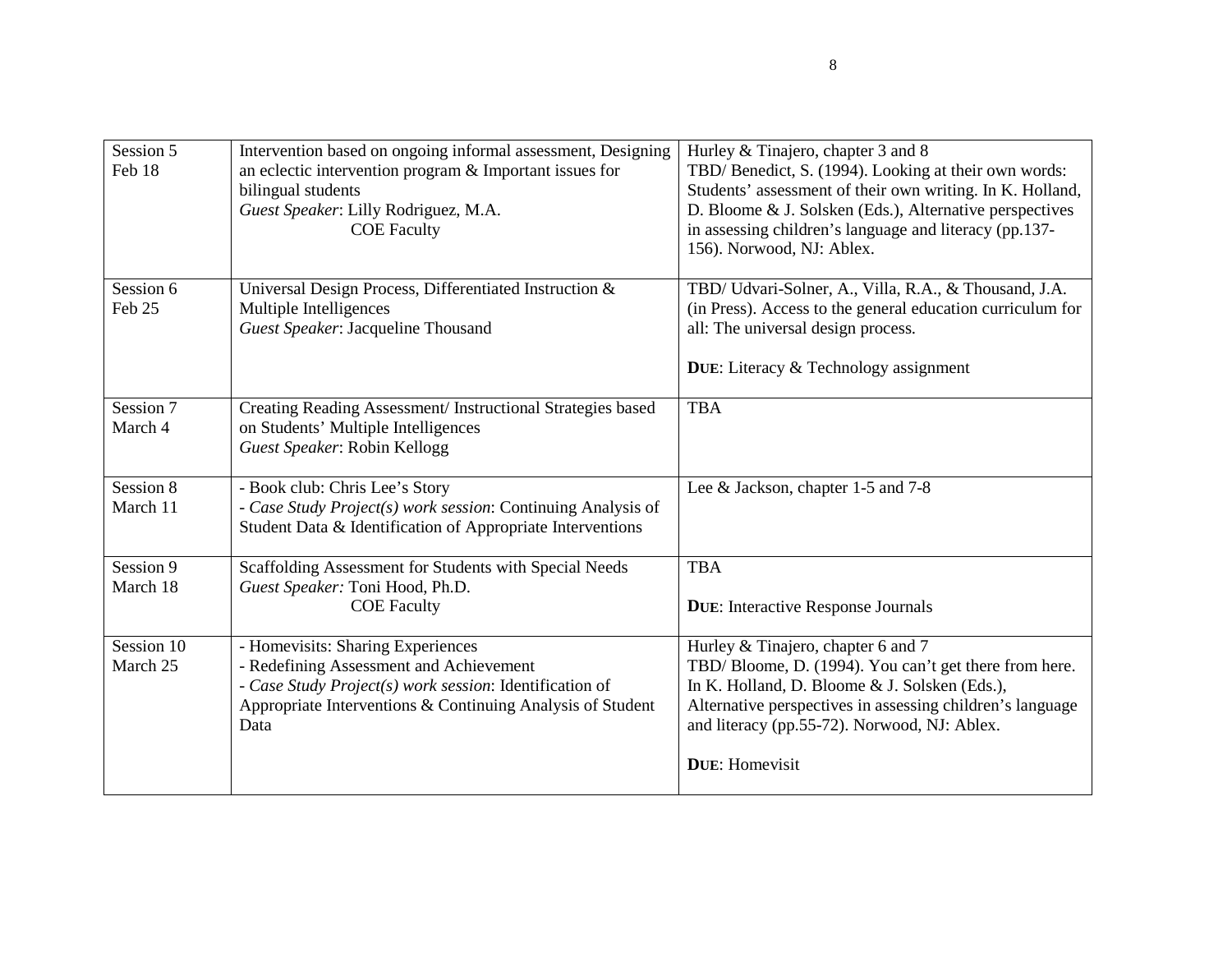| Session 11             | <b>Spring Break</b><br>Campus will be closed.                                                                                                                                                                                                                                                                                    |                                                                                      |
|------------------------|----------------------------------------------------------------------------------------------------------------------------------------------------------------------------------------------------------------------------------------------------------------------------------------------------------------------------------|--------------------------------------------------------------------------------------|
| April 1                |                                                                                                                                                                                                                                                                                                                                  |                                                                                      |
| Session 12             | Study Session: Final Preparation for the Analysis of SAT-9                                                                                                                                                                                                                                                                       |                                                                                      |
| April 8                | Scores Project and Presentation                                                                                                                                                                                                                                                                                                  |                                                                                      |
| Session 13             | Analysis of SAT-9 Scores Presentations                                                                                                                                                                                                                                                                                           |                                                                                      |
| April 15               | Debriefing                                                                                                                                                                                                                                                                                                                       | <b>DUE:</b> Analysis of SAT-9 Scores Projects                                        |
| Session 14<br>April 22 | - Case Study Project(s) work session: The Importance of<br>Ongoing Assessment [Assessing the child, developing the<br>intervention, implementing the intervention, assessing the<br>child, assessing the intervention, revising the intervention,<br>etc.]<br>- Safety nets<br>- Working with non readers and struggling readers | Hurley & Tinajero, chapter 7                                                         |
| Session 15<br>April 29 | - An Integrated Approach: Relating Assessment to Instruction<br>Communicating assessment results to teachers, parents and                                                                                                                                                                                                        | Hurley & Tinajero, chapter 9 and 10<br><b>TBA</b>                                    |
|                        | administrators.                                                                                                                                                                                                                                                                                                                  |                                                                                      |
|                        | - The role of the reading specialist                                                                                                                                                                                                                                                                                             | <b>DUE:</b> Interactive Response Journals                                            |
| Session 16             | Final Thoughts & Closure                                                                                                                                                                                                                                                                                                         |                                                                                      |
| May 6                  | <b>Course Evaluation</b>                                                                                                                                                                                                                                                                                                         | <b>DUE:</b> Case Study Project(s)<br><b>DUE:</b> Final Interactive Response Journals |
|                        |                                                                                                                                                                                                                                                                                                                                  |                                                                                      |